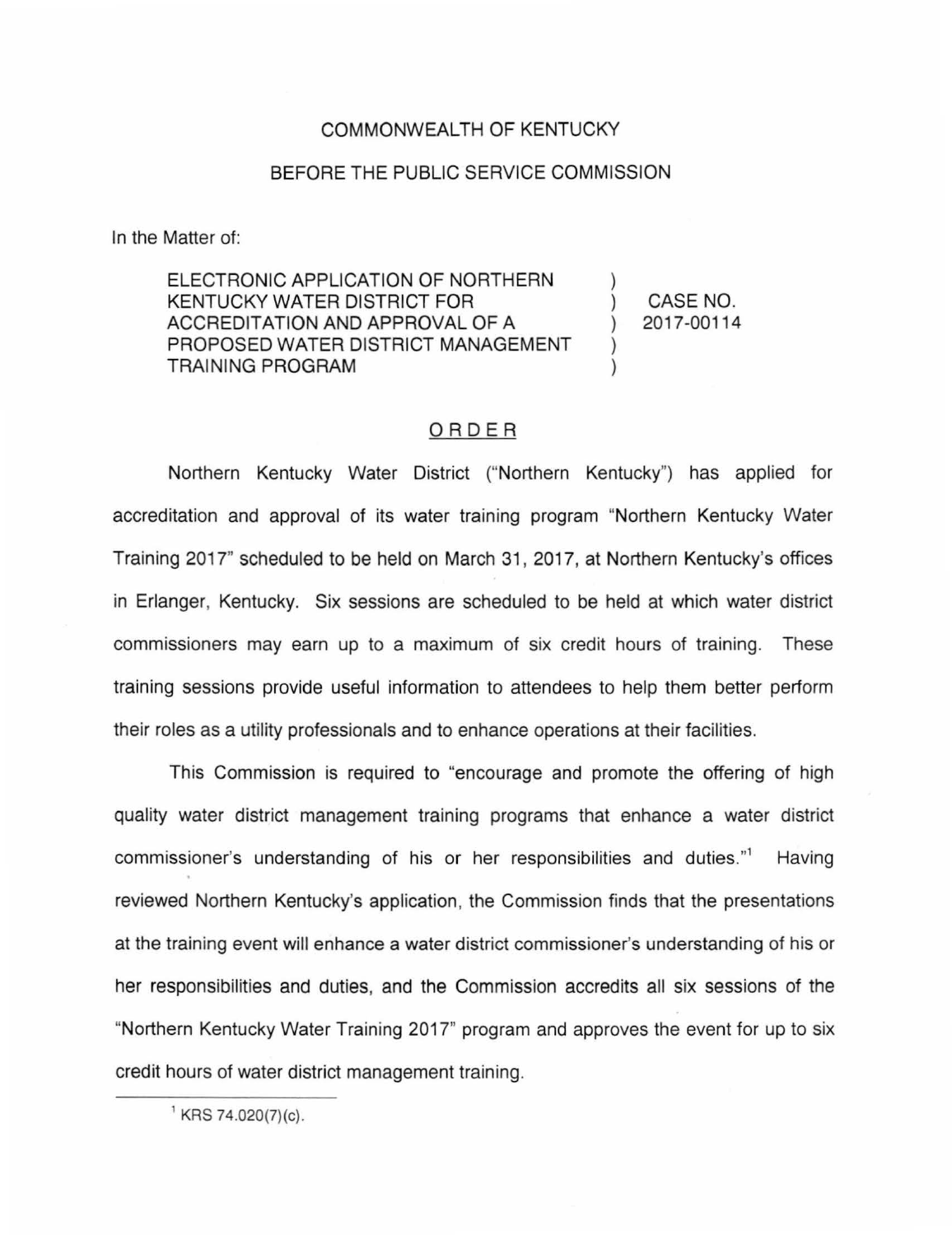IT IS THEREFORE ORDERED that:

1. The presentations at the "Northern Kentucky Water Training 2017" to be held March 31, 2017, in Erlanger, Kentucky, are accredited and approved for a maximum of six credit hours of water district commissioner management training.

2. Northern Kentucky shall retain a record of all water district commissioners attending the accredited and approved presentations.

3. No later than 30 days after the presentations, Northern Kentucky shall file with the Commission:

a. A sworn statement attesting that the accredited instruction was performed;

b. A description of any changes in the presenters or the proposed curriculum that occurred after Northern Kentucky's application;

c. The name of each attending water district commissioner, his or her water district, and the number of hours that he or she attended;

d. A copy of any written material given to water district commissioners attending the presentations; and

e. Documents indicating whether the Kentucky Bar Association, the Department of Local Government, and the Kentucky Division of Compliance Assistance approved the training for Continuing Legal Education Credit, Elected County Officials Training Incentive Program credit, and Continuing Education for Drinking Water and Waste Water System Operators respectively.

-2- Case No. 2017-00114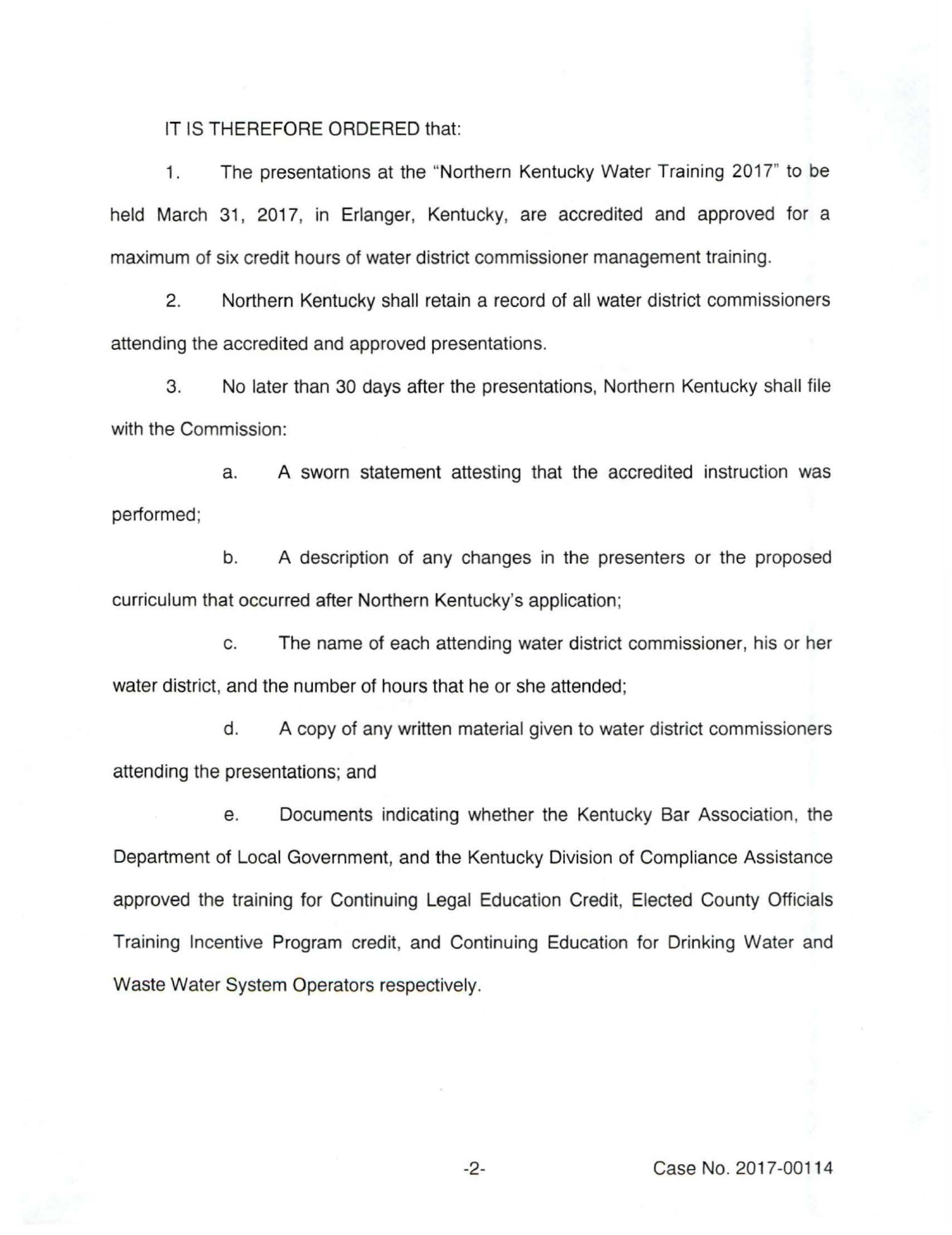## By the Commission

ENTERED MAR 2 3 2017 KENTUCKY PUBLIC SERVICE COMMISSION

ATTEST:<br>CaronD. Sumwell Executive Director

Case No. 2017-00114